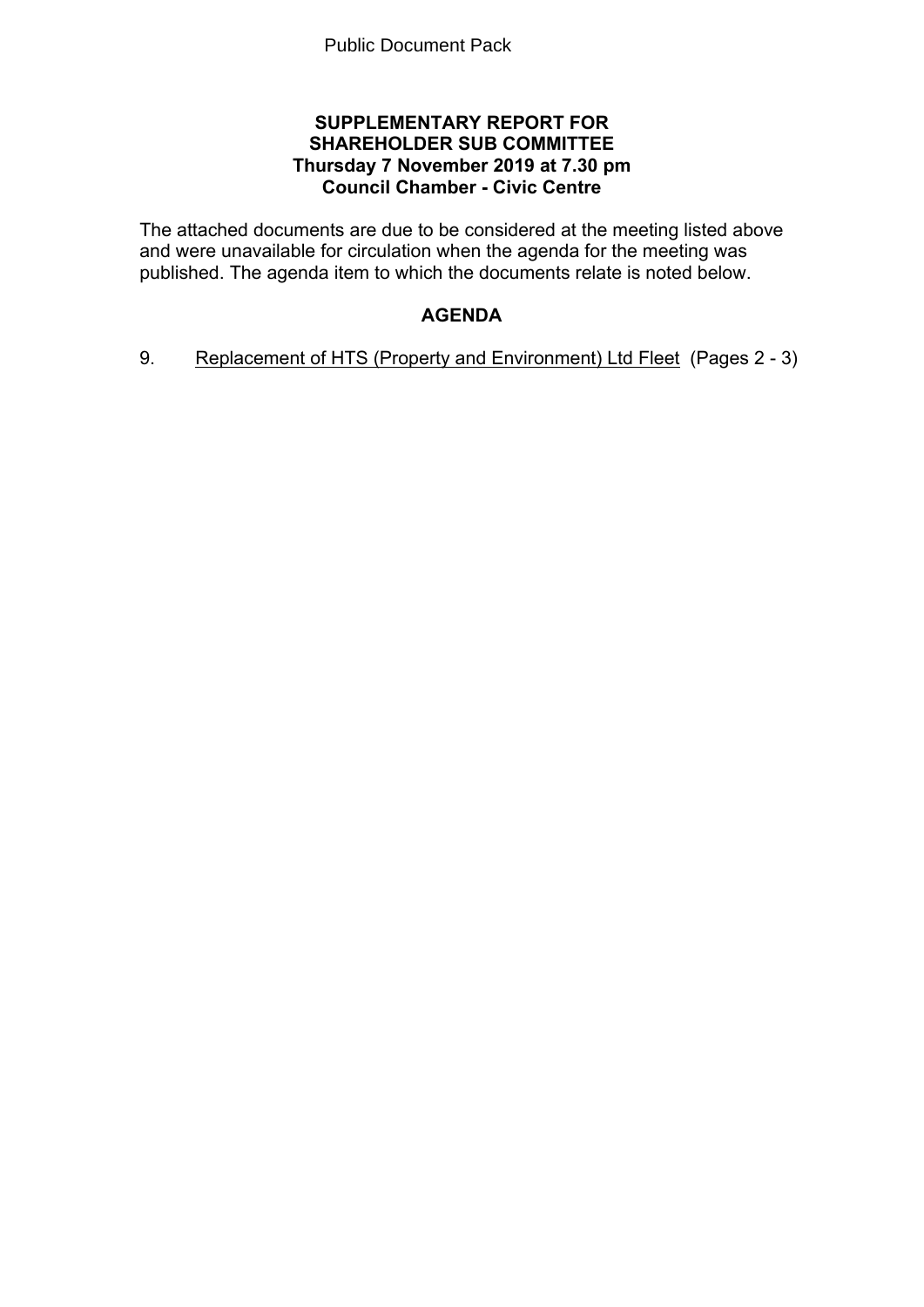Agenda Item 9

| <b>SHAREHOLDER SUB COMMITTEE</b>                                                                                                |
|---------------------------------------------------------------------------------------------------------------------------------|
| 7 NOVEMBER 2019                                                                                                                 |
| <b>REFERENCE FROM HTS (PROPERTY AND</b><br><b>ENVIRONMENT) LTD - REPLACEMENT OF HTS</b><br>(PROPERTY AND ENVIRONMENT) LTD FLEET |
| JOHN PHILLIPS, MANAGING DIRECTOR HTS<br>(PROPERTY AND ENVIRONMENT) LTD<br>(01279) 446673                                        |
|                                                                                                                                 |

**RECOMMENDED that** the Sub Committee**:**

- **A** Authorises HTS (Property and Environment) Ltd to seek a loan of £670,000 from the Council and approve the purchase of 42 new vehicles.
- **B** Recommends to Cabinet that a loan to HTS (Property and Environment) Ltd of £670,000 is approved for the purpose of purchasing 42 new vehicles.

# **BACKGROUND**

1. The HTS Board approved the purchase of the vehicles in line with its agreed Business Plan to replace vehicles which are now uneconomical to maintain and repair.

# **ISSUES/PROPOSALS**

- 2. The Scheme of Delegation requires Sub Committee to approve any borrowing by HTS over the value of £100,000. Therefore, approval is sought for the Sub Committee to authorise HTS to enter into a loan agreement of £670,000 to facilitate the purchase of 42 vehicles as part of its ongoing vehicle refresh programme.
- 3. This cycle of fleet replacement includes a single electric vehicle. This early initiative move HTS towards a green fleet commitment and will be used to evaluate the use of such vehicles against current HTS operating model and is linked to company's wider electrification plans having regard to the Shareholders 'Climate Emergency' commitment.
- 4. HTS have utilised The Procurement Partnership to undertake the tendering process through the Hertfordshire County Council Purchase Framework 2019.
- 5. In seeking to raise the funding through the Council subject to Cabinet approval the interest rate applied will be determined both by the prevailing interest rates available to the Council at the time of the advance and giving due consideration to the requirements of State Aid regulations.